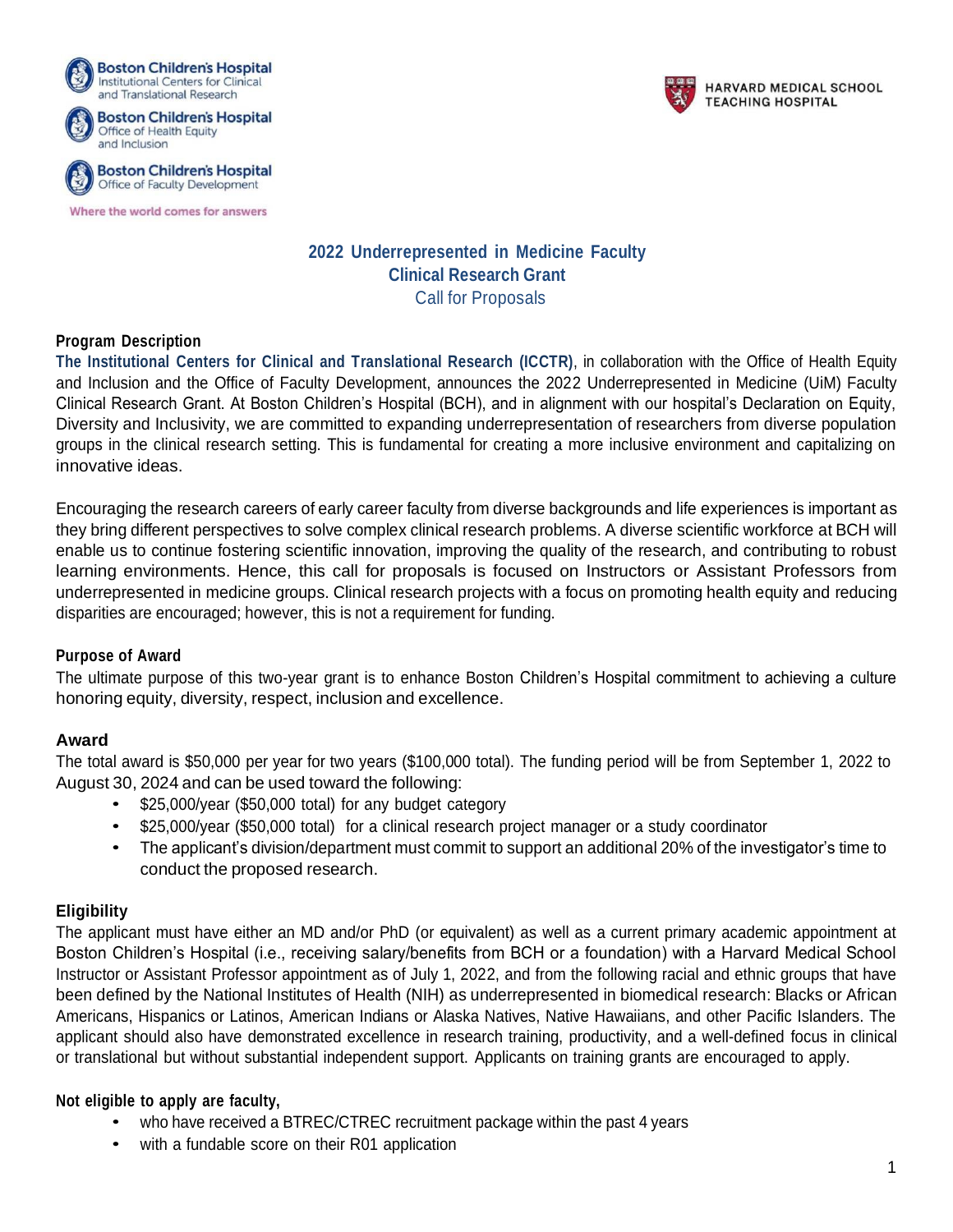• who are current recipients of any Boston Children's Hospital faculty development award

# **Application Format Requirements**

Applications must include:

- *Face page*: principal investigator's name and project title; BCH ID number; Division/Department/Program, Children's Hospital professional and Harvard Medical School academic professional appointments; email; Type of research: Clinical and/or Translational
- *Clinical research proposal summary* (3-page limit, excluding references): background and significance; aims and hypotheses; preliminary data; methods; analysis plan; timeframe; and references. Clinical research protocol if applicable and approved by IRB.
- *Career Development Plan* (½ page limit)
- *NIH Biosketch and Other support* (NIH format) if applicable. Include all current and pending funding with committed effort.
- *Budget* and *Budget Justification*: Budget should not exceed \$50,000 direct costs/year for two years. Please identify what award money will be used for (e.g., your salary, salary of a Clinical Research project manager or study coordinator, supplies) using the provided budget form. Salaries should be expressed as a percent effort and can include fringe benefits. If you have funding from other sources, please outline how these additional funding sources will be utilized.
- *Department/Division/Program Chair Letter and Attestation*: The chair letter should describe support of the applicant's career and potential for academic advancement at BCH. This letter must include a commitment to providing 20% of the total direct and indirect costs of the salary plus fringe of the applicant should the proposal be awarded. The division chief should also sign the attestation that the applicant will be given dedicated time to complete this research effort.
- *Clinical Research Mentor*: Include a letter of support from the applicant's research mentor (if different from Department/Division/Program Chair) in support of applicant's career and "path to independence."

## **Proposal Submission and Review**

- Application materials should be submitted using this link <http://s.alchemer.com/s3/UIM-RFA>
- All proposals will be evaluated and ranked by an *ad hoc* review panel, consisting of BCH investigators. The review committee may choose to interview potential recipients. Criteria for funding priority for all applications will be: excellence of clinical research design, need, and promise for future funding and academic advancement. The awards will be announced by email following the review process and final approval by ICCTR, Office of Health Equity and Inclusion and the Office of Faculty Development.

## **Submission Deadline and Grant Deliverables**

Call for proposals: anticipated late Spring 2022 Grant submission deadline: July 15, 2022 Grant award decisions announced: August 1, 2022 Grant funding period begins: September 1, 2022 Grant progress reports due: March 2023, September 2023, March 2024 Boston Children's Hospital Research presentation: May 2024 Grant final report due: June 30, 2024

\*All funded project deliverables must contain the following acknowledgement, "Funding for the project was in part obtained from the Institutional Centers for Clinical and Translational Research (ICCTR) and Harvard Catalyst, and in a collaboration with the Boston Children's Office of Health Equity and Inclusion and Office of Faculty Development."

Questions: Please contact either Dr. Lise Nigrovic at [lise.nigrovic@childrens.harvard.edu](mailto:lise.nigrovic@childrens.harvard.edu) or Dr. Valerie L. Ward at [valerie.ward@childrens.harvard.edu](mailto:valerie.ward@childrens.harvard.edu)